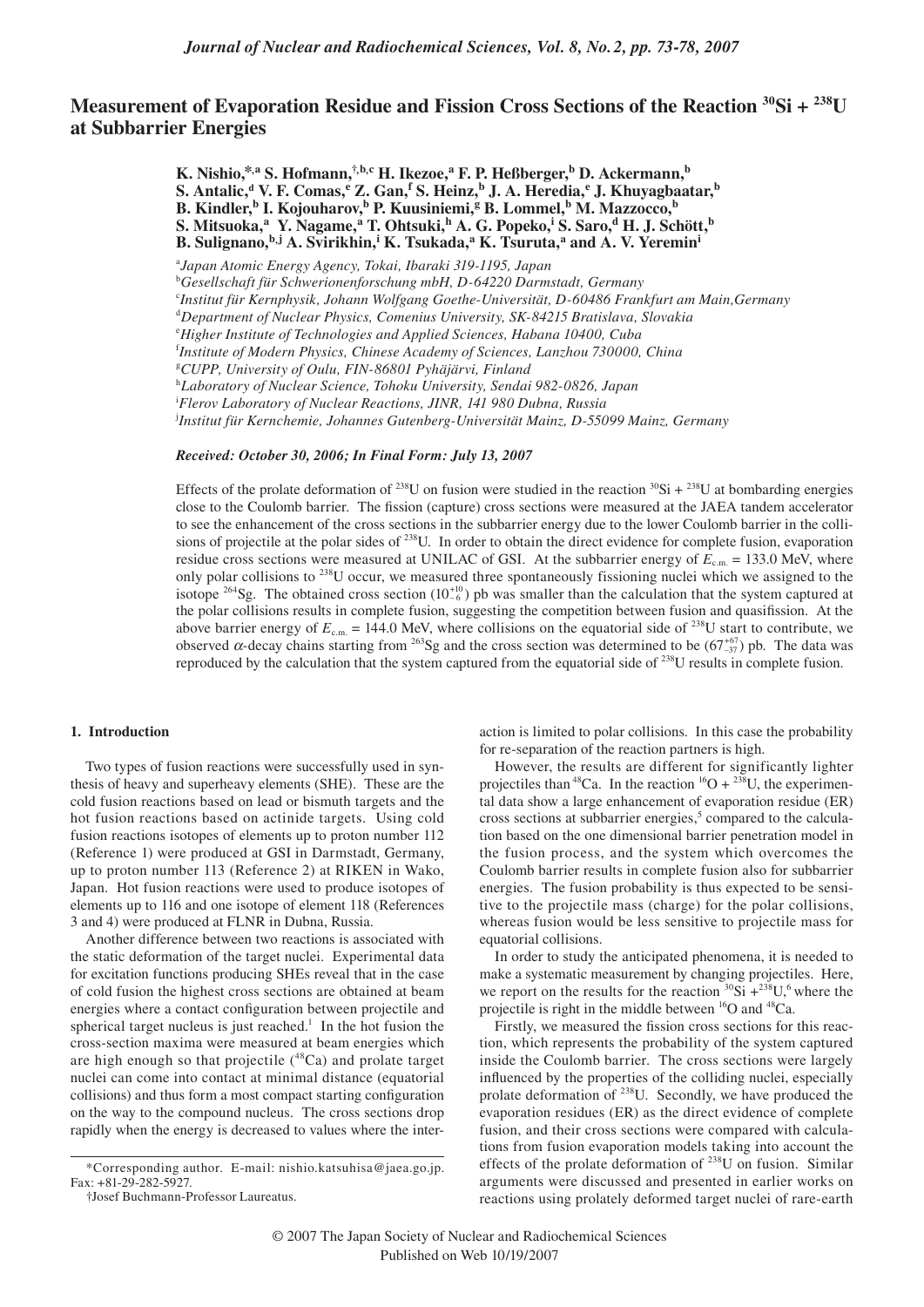elements.7–10

## **2. Experimental Methods**

**2.1. Measurement of fission cross sections.** Measurement of the fission cross section was performed by using  $30Si$  beams supplied by the JAEA tandem accelerator facility in Tokai. The typical <sup>30</sup>Si-beam current was 1.0–2.5 pnA, and the beam energies were changed in the range from 140 MeV to 183 MeV to measure the excitation functions of the cross sections. The uranium target of  $360 \mu g/cm^2$  was made by electro-deposition on a Be-foil of  $1.67 \text{ mg/cm}^2$  thickness, and the uranium layer was coated by a 0.84  $\mu$ m aluminum foil. The target plane was tilted at 30° to the beam axis with the Be-foil facing the downstream of the beam, and the aluminum foil was facing fission fragment detectors described below.

Fission fragments were measured in singles mode by using ∆*E*-*E* detectors consisting of a gridded ionization detector and a silicon surface barrier detectors. The detectors were all mounted in single aluminum container. After passing through the 0.9 *µ*m Mylar foil to shield the gas, fission fragments run through the 20 Torr isobutane gas layer with the distance 45 mm to give the  $\Delta E$  signal, then implanted into the 300 mm<sup>2</sup> silicon detector to give the residual energy (*E*). In the container, three Si detectors were mounted at angles of 90°, 120°, and 150° relative to the beam direction to measure the angular distribution of the fission fragments. The grid and anode of the ∆*E* detector covered three directions. The solid angle to each direction was determined by the entrance Mylar window and was set at 2.13 msr. Another silicon surface barrier detector was placed at angle 45° relative to the beam direction to determine the absolute value of the fission cross sections. The solid angle was 1.08 msr.

Figure 1 shows examples of ∆*E*-*E* spectra obtained at two different energies of  $E_{\text{c.m.}} = 150.0$  MeV and 130.0 MeV at the middle layer of the target. The fission events can be distinguished from the elastic or quasi-elastic particles and other light particles.

For each beam energy, the differential fission cross section for three center-of-mass angles  $\theta$ ,  $d\sigma/d\Omega(\theta)$ , were fitted with a function describing the angular distribution of fission fragments  $W(\theta)$  (Reference 11) as is explained in Reference 7. By integrating the fitted curve  $W(\theta)$  over the solid angle, we obtained the fission cross section for each energy.

**2.2. Measurement of evaporation residue cross sections.**  Measurement of the evaporation residue cross sections was performed using the velocity filter SHIP at the linear accelera-



**Figure 1.** Detected particles on the two dimensional map on *E* and ∆*E*. The upper and lower panels show the data for the reaction energy  $E_{\text{c.m.}}$  = 150.0 MeV and 130.0 MeV at the middle of the target, respectively. Spectra measured at angles of 90°, 120°, and 150° in laboratory frame are shown. Region for the fission events are enclosed by solid curves.

tor UNILAC of GSI in Darmstadt. The typical intensity of the  $30\text{Si}^{6+}$  beams was 0.7–1.0 p $\mu$ A. The beam has time structure of 5.0 ms in width and 50 Hz in frequency. The detailed information for the experiment is published in Reference 6, so that the brief description on the experimental method is given here.

The experimental setup consists of a rotating target wheel, the velocity filter SHIP, and the detector system at the focal plane. Detailed descriptions can be found in References 1 and 12–15.

The uranium targets were prepared by evaporating the  $^{238} \text{UF}_4$ material on a  $45 \mu g/cm^2$  carbon backing with a thickness of  $375-404 \mu g/cm^2$ . The uranium layer were coated with a 15  $\mu$ g/cm<sup>2</sup> thick carbon.

The transmission effciency of SHIP was determined by using a Monte Carlo calculation, and we obtained 10% for the probability of ERs being transmitted and focused at the focal plane.

In the focal plane of the SHIP, ERs and their subsequent  $\alpha$ decay and/or spontaneous fission (sf) are detected by a position sensitive 16-strip Si PIPS detector. Escaping  $\alpha$  particles or fission fragment are detected by a 'box detector' which covers an area of 85% of the backward hemisphere. The energy resolution for fully stopped  $\alpha$ 's was typically 25 keV (FWHM) for the 8415 keV  $\alpha$  particles from <sup>252</sup>No. For escaped  $\alpha$  particles detected in coincidence with signals from the box detector, the resolution was determined to be 70 keV.

A timing detector is located in front of the silicon detector array to perform the time-of-flight measurement of the transmitted particles. Together with signals from the silicon detector, it was used for distinguishing implanted signals from radioactive decay events. The timing detector was moved out during some of the irradiations at the beginning of the experiment. In this case the radioactive decays were detected during the 15.0 ms beam off periods.

The spontaneous fission (sf) events are measured by detecting high energy deposition in the silicon detectors. The calibration was performed with  $\alpha$  particles from external sources. The total kinetic energy (TKE) of sf events was obtained by summing the energies from the stop and the box detectors. Energy calibration of the TKE was performed by referring to the known TKE of 195 MeV of <sup>252</sup>No (Reference 16) produced in the reaction  ${}^{48}Ca + {}^{206}Pb$ . The pulse height deficit and the energy loss in the entrance windows of stop and box detectors were determined from the difference between the literature value and the measured energy based on the  $\alpha$ -lines calibration. In this calibration run, we found a strong dependence of the measured fission fragment energies on the implantation depth of ERs, which was regulated by changing the thickness of Mylar degrader foils in front of the Si detectors. The results are shown in Figure 2. The implantation depth was calculated by the SRIM code.<sup>17</sup> Taking into account the calculated implantation depth of 1.6  $\mu$ m for ERs produced in <sup>30</sup>Si + <sup>238</sup>U, 55 MeV should be added to the measured values to get the correct value of TKE.

Behind the focal-plane detector we mounted a clover detector consisting of four Ge crystals (50 mm $\phi \times 70$  mm length). It was used to measure coincident  $\gamma$  or X-rays accompanied by spontaneous fissions, whose signals were served as strong evidence for the occurrence of sf.

The detection of correlated events is primarily based on agreement of the measured positions between implanted ERs and subsequent  $\alpha$  decays or sf.

#### **3. Experimental Results and Discussions**

**3.1. Fission cross section for**  $30\text{Si} + 238\text{U}$ **.** Experimental results of the fission cross sections for  ${}^{30}Si + {}^{238}U$  are shown in the upper part of Figure 3. The fission fragments should originate from quasifission and compound nucleus fission, so that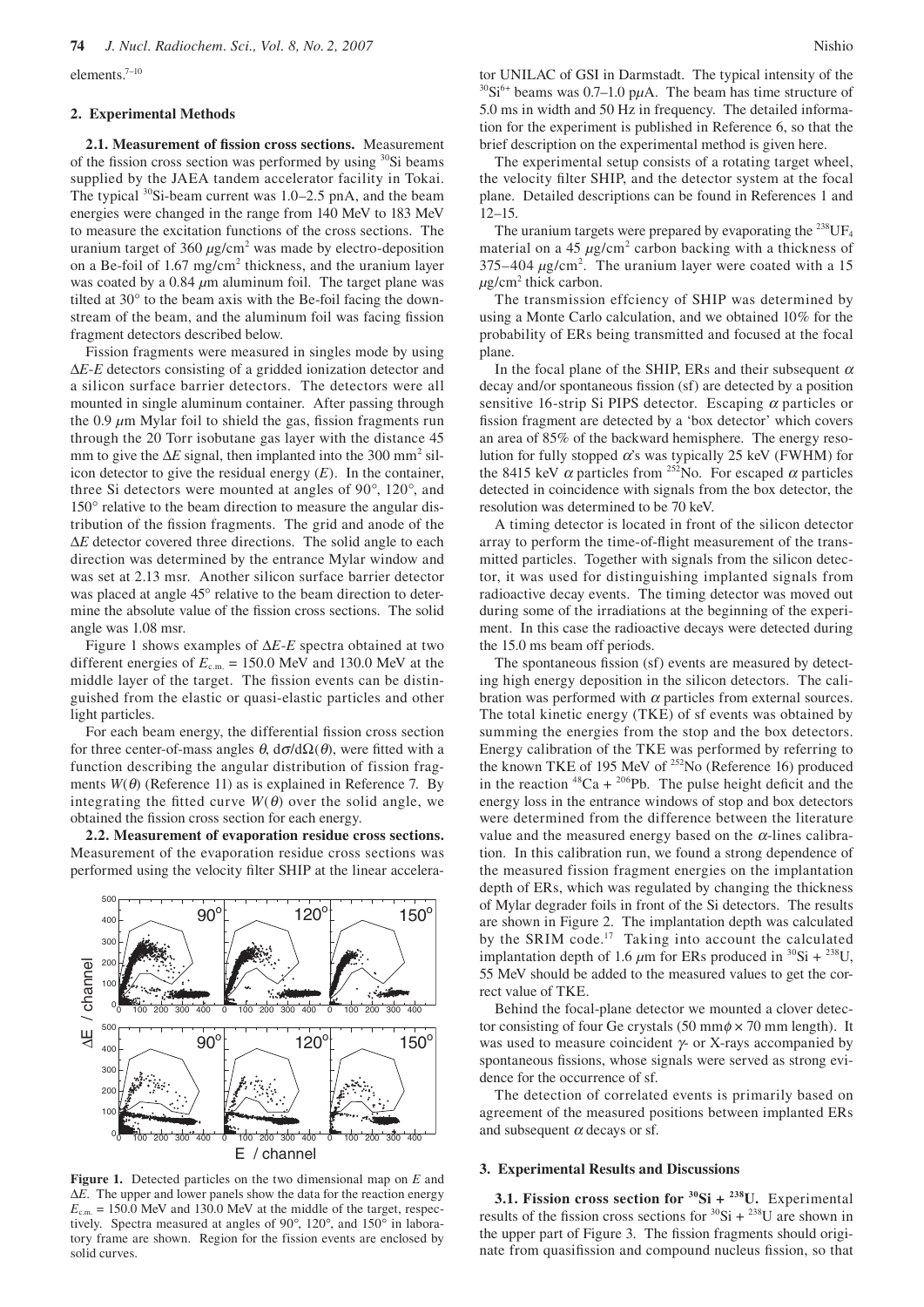

Figure 2. Sum of the energy of two fragments recorded by the stop and box detectors for the spontaneous fission of  $^{252}$ No, which shows the dependence on the implanted depth in the stop detector. The literature value TKE = 195 MeV for  $^{252}$ No is indicated. Implantation depth of ERs for  ${}^{30}Si + {}^{238}U$  is also shown, and the correction energy of 55 MeV is obtained.

the cross section represents the sum of both origins. The data are compared with the calculated capture cross section using the coupled channel code CCDEGEN<sup>18</sup> which is a modification of the code CCFULL.19 In the calculation static deformation of the target nucleus <sup>238</sup>U with the deformation parameters of  $\beta_2$  = 0.275 and  $\beta_4 = 0.05$  is taken into account.<sup>5,20</sup> The nuclear potential was approximated with the same parameters as in the case of the previously studied reaction <sup>16</sup>O + <sup>238</sup>U  $\rightarrow$  <sup>254</sup>Fm<sup>\*</sup>.<sup>5</sup> Also considered was the channel coupling to the 3<sup>-</sup> state at 0.73 MeV in <sup>238</sup>U and to the  $2^+$  state at 2.235 MeV in <sup>30</sup>Si.<sup>21</sup> We also show in Figure 3 the results from the CCDEGEN code by ignoring deformation of  $^{238}U$  and couplings to the vibrational states in the nuclei (one dimensional model). The corresponding Coulomb barrier height is 139.7 MeV, which is almost equal to the Bass barrier energy 141.4 MeV.<sup>22</sup>

The coupled channel calculation reproduces well the experimental data points for the reaction  $\frac{30}{11}$ Si +  $\frac{238}{11}$ U. On the other hand the one dimensional model cannot describe the data below the energy  $E_{\text{c.m.}} = 140 \text{ MeV}$ .

**3.2. Produced evaporation residues and their decay properties.** For the production of evaporation residues in the <sup>30</sup>Si + <sup>238</sup>U, we used three different center-of-mass energies  $E_{\text{c.m.}}$  (excitation energies *E*\*) of 144.4 (50.6), 133.0 (39.6), and 128.0 (34.5) in MeV at the half thickness of the target layer. The accumulated beam doses were  $1.8 \times 10^{18}$ ,  $4.0 \times 10^{18}$ , and  $1.7 \times$  $10^{18}$  particles, respectively.

At the highest energy of  $E_{c.m.} = 144.5$  MeV we expect the highest cross section for the well known isotope  $263$ Sg (References 23–28) produced in the 5n channel. In this energy we observed decay events as shown in the upper row on Figure 4, chronologically ordered from 1 to 4.

Subsequent to the implantation we measured at the same position of the detector within the position resolution two  $\alpha$ decays in the case of event number 1 and 2, three  $\alpha$  decays in the case of event number 3. Energies and half-lives agree well with the literature data for <sup>263</sup>Sg (see references given before).



**Figure 3.** (Upper part) Fission cross sections of the reaction  ${}^{30}\text{Si} + {}^{238}\text{U}$  as function of center-of-mass energy  $E_{\text{c.m.}}$  and excitation energy *E*\*. The data are compared with coupled channels calculation (full line) and the one dimensional fusion model (dashed line). (Lower part) Results of the evaporation residue cross sections. Calculation of the statistical model by using the code HIVAP34 are shown, where the partial cross sections from the CCDEGEN code<sup>18</sup> was used as input. At  $E_{cm} = 133.0$  and 144.0 MeV three events were measured in each case for the 4n (diamond) and 5n (circle) evaporation channel, respectively, and one event in each case was tentatively assigned to the 3n (open triangle) and 6n (open square) channel, respectively. The two extreme touching configurations, polar and equatorial collisions are shown at the top. The arrows indicate the corresponding Coulomb barrier heights.

The 9.06 and 9.25 MeV lines were reported for the  $\alpha$  decay of  $263$ Sg both in the direct production in a fusion reaction<sup>23</sup> and in the  $\alpha$  decay from <sup>271</sup>Ds.<sup>25–28</sup> Two different lines should originate from two different levels in 263Sg. In the case of the direct production in  $^{18}O + {}^{249}Cf, {}^{23}$  the 9.05 MeV line is dominated. In the decay chains of <sup>271</sup>Ds, the 9.25 MeV  $\alpha$  particles are observed almost exclusively.<sup>25-28</sup> From the 22 events in References 25–28, the majority of 20 decays belongs to the higher energy of 9.25 MeV and only 2 have the energy of 9.06 MeV. The mean half-lives for two groups are determined to be  $(0.56_{-0.10}^{+0.16})$  s and  $(0.56_{-0.22}^{+1.02})$  s, respectively.

In the present experiment we observed two  $\alpha$  decays at 9.25 MeV and one at 9.05 MeV. The measured lifetimes given in Figure 4 are in good agreement with the literature data. The present intensity ratio of two to one for the energetically different  $\alpha$  particles may indicate losses of the shorter-lived higherenergy  $\alpha$  particles in the He-jet experiment.<sup>23</sup> The cross section for the production of three  $263$ Sg nuclei in our experiment at  $E_{\text{c.m.}} = 144.4 \text{ MeV is } (67^{+67}_{-37}) \text{ pb.}$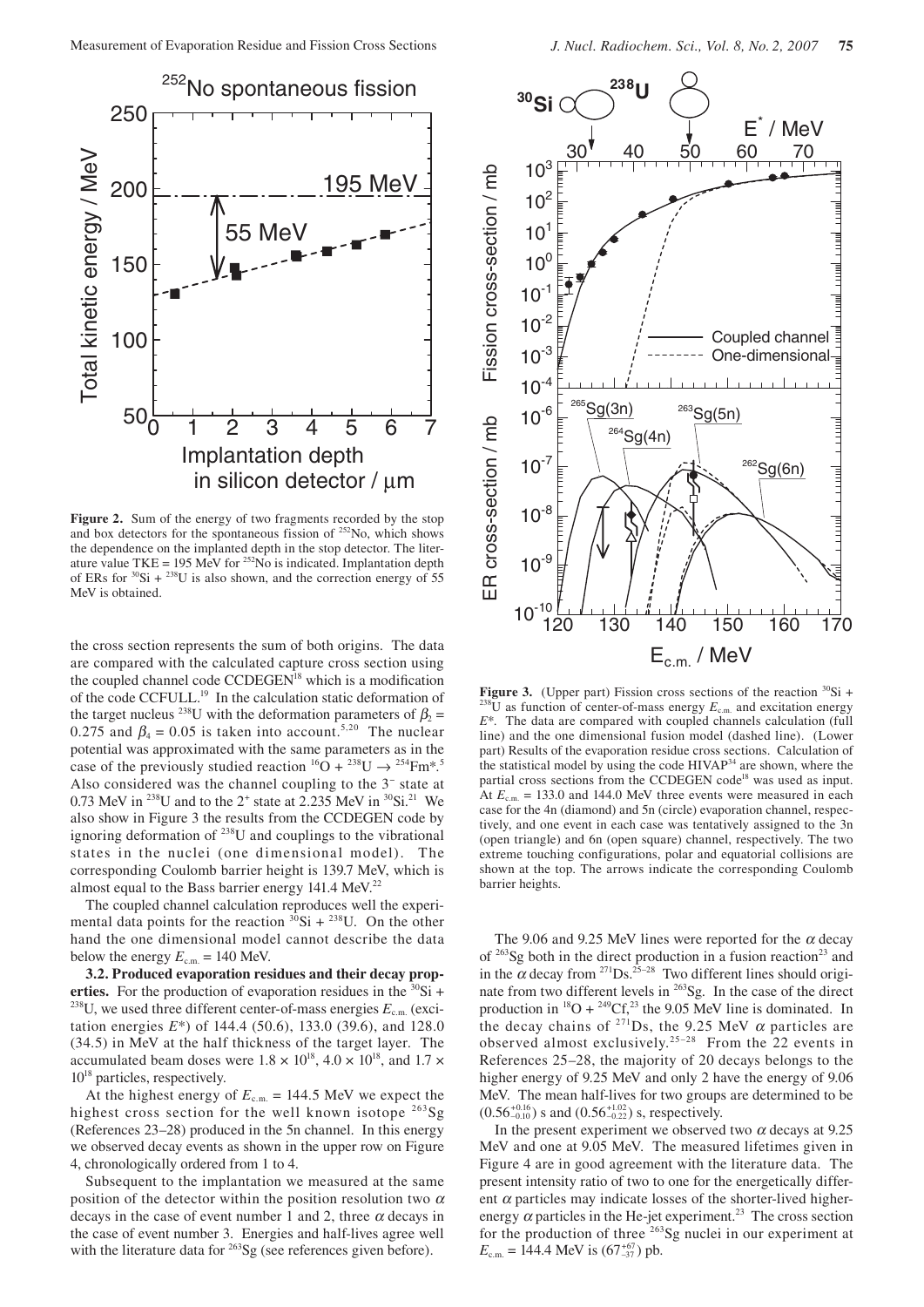$E_{cm}$  = 144.0 MeV



**Figure 4:** Decay events obtained from the reaction  ${}^{30}\text{Si} + {}^{238}\text{U} \rightarrow$ <sup>268</sup>Sg<sup>\*</sup> at  $E_{c.m.} = 144.0 \text{ MeV (upper row) and at } E_{c.m.} = 133.0 \text{ MeV}$ (lower row). In the case of  $\alpha$  decay or spontaneous fission (sf) the energies measured in the stop and box detectors are given. The total kinetic energy (TKE) of sf is given, when both fission fragments were detected. Also given are the energies of  $\gamma$  rays coincident with sf measured in one or more of the four crystals of the Ge clover detector. The number in brackets gives the crystal number of the four fold Ge clover detector.

At the highest beam energy we also observed one sf event with lifetime of 17.9 ms  $(T_{1/2} = (12.4^{+56}_{-6})$  ms), number 4 in Figure 4. The sf event was in coincidence with a  $\gamma$  ray at 964 keV in one of the crystals of the clover detector. Two fragments were measured in coincidence with the stop and box detector, and we obtained 204 MeV as TKE after correcting for the pulse height deficit of 55 MeV. The cross section for the sf event was  $(22^{+51}_{-18})$  pb. We tentatively assign this sf event to the isotope 262Sg produced by evaporation of six neutrons. The measured TKE of 204 MeV agrees reasonably with the value of 210 MeV based on the empirical Viola formula<sup>29</sup> for  $2^{62}$ Sg as shown in Figure 5.

At the lower beam energy of  $E_{cm} = 133.0$  MeV, we observed four sf events as numbered from 5 to 8 in Figure 4. In the case of event numbers 5, 7, and 8, coincident  $\gamma$  signals from the clover detector were observed. In the case of event number 6, both fission fragments were detected in the stop and box detector, and this event occurred during the beam-off period. From the sum of the two fragment energies, we obtained a TKE of 197 MeV after correcting for the pulse height deficit.

The lifetimes of the sf events number 5 to 7 are similar to each other and relatively short. We determined a half-life of  $(120^{+126}_{-44})$  ms. These events were produced at an excitation energy of 40 MeV, 11 MeV less than the value for the production of  $^{263}$ Sg. We assign these three sf events to the isotope  $^{264}$ Sg. The TKE of 197 MeV for event number 6 has reasonable agreement with 210 MeV calculated with the Viola formula for  $^{264}$ Sg (Reference 29) as shown in Figure 5.

In Figure 6, the partial half-lives for the Sg isotopes are shown. The data for  $258,260,262$ Sg are taken from References 31 and 30. Recent data for 266Sg are taken from Reference 32. We also show in Figure 6 the theoretical calculation of the sf par-



**Figure 5:** Total kinetic energies of the spontaneously fissioning nuclei are shown as a function of  $Z^2/A^{1/3}$ . The present data for  ${}^{262}Sg$ and <sup>264</sup>Sg fissions are shown. Dash-dotted line is the Viola formula.<sup>25</sup>



**Figure 6:** Partial half-lives for spontaneous fission of the Sg isotopes (solid squares) are compared with the theoretical calculation<sup>33</sup> (open squares connected by the dash-dotted lines). The present data for <sup>264</sup>Sg is indicated.

tial half-life.<sup>33</sup> The calculated half-life for  $264$ Sg is 2.3 s, which is about factor ten longer than our data.

The production cross section for the three sf events assigned to  $^{264}$ Sg is  $(10^{+10}_{-6})$  pb.

Before the 11.4 s of the sf event of number 8, we observed an escaped  $\alpha$  particle with 224 keV signal. Then the ER candidate prior to the sf event and escaped  $\alpha$  particle was detected at 15.2 s before the  $\alpha$  event. However, due to the appearance of one ER-like event every 10 s on the average, the value of 15.2 s represents only a lower limit for the lifetime. We tentatively assign this chain originating from the escaped  $\alpha$  decay of <sup>265</sup>Sg followed by spontaneous fission of  $^{261}$ Rf as is discussed in Reference 6. The production cross section of this decay is (3.5  $^{+8.1}_{-2.9}$ ) pb.

At the lowest beam energy of  $E_{cm} = 128.0$  MeV no decay events were measured. We determined an upper cross-section limit of 15 pb at 68% confidence level (one event corresponds to 8.2 pb).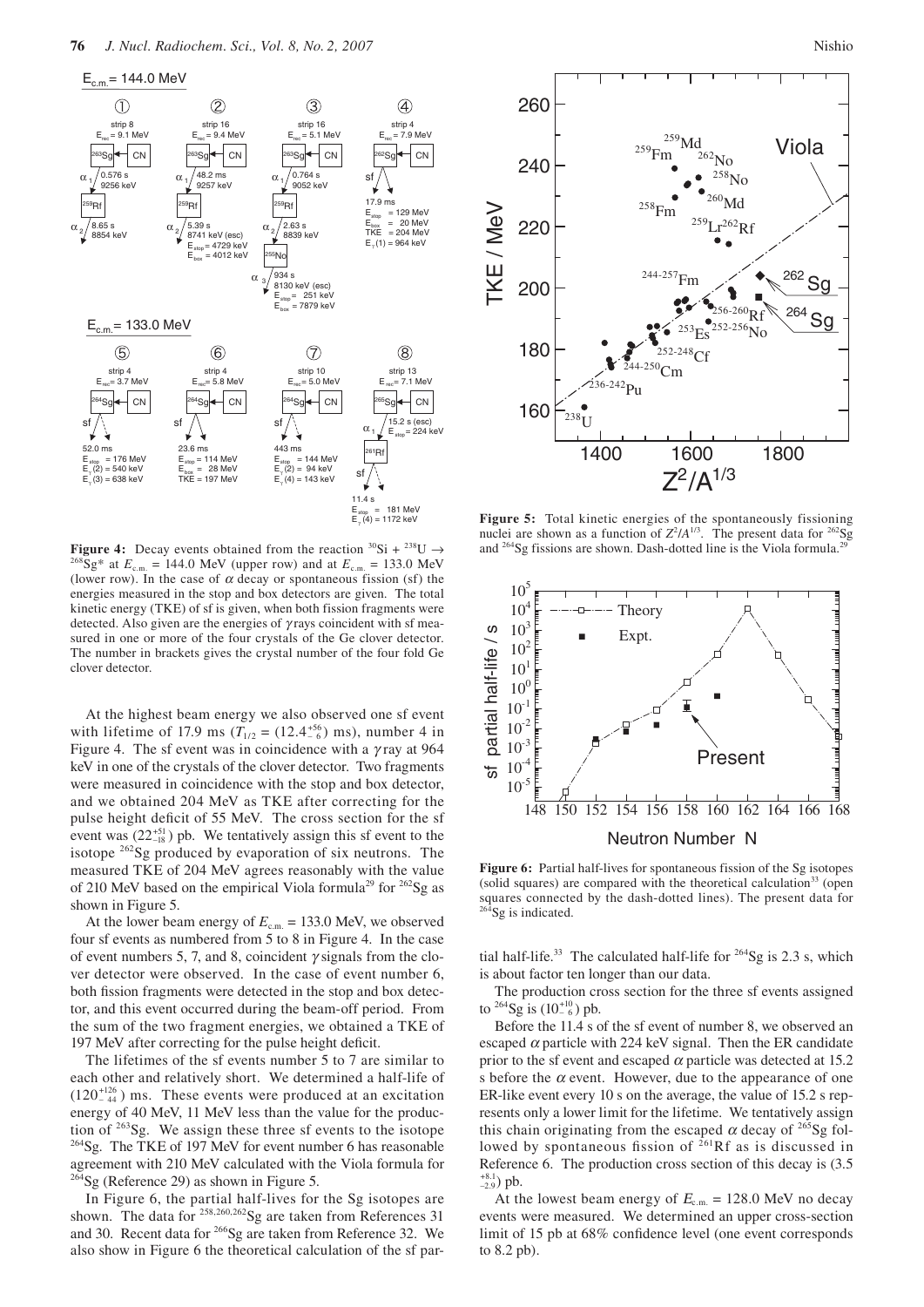**3.3. Discussion of the production cross sections.** Experimental results for the ER cross sections in the reaction of <sup>30</sup>Si + <sup>238</sup>U  $\rightarrow$  <sup>268</sup>Sg\* are compared with model calculations as shown in the lower part of Figure 3. Using the two different models for the capture cross section (entrance channel), i.e., the coupled channel calculation and one dimensional model, the ER cross sections are calculated with the statistical model code HIVAP.<sup>34</sup>

The measured ER cross section for the 5n channel, <sup>263</sup>Sg, at  $E_{cm} = 144.0$  MeV agrees well with both calculations, the coupled channel calculation and the one dimensional calculation.

At the lower energy  $E_{cm} = 133.0$  MeV the large enhancement of the 4n ER cross section compared to the one dimensional model confirms the validity of taking into account the properties of colliding nucleus. Especially the enhancement is caused by the lowering of the Coulomb barrier height for collisions at the polar sides of <sup>238</sup>U. However, the experimental 4n cross section (10 pb) is about factor of 4 smaller than the calculated cross section (40 pb). This suggests the competition between fusion and quasifission after system is captured inside the Coulomb barrier. Also at the lowest energy  $E_{cm} = 128.0$ MeV the measured upper limit of the cross section of 15 pb (3n + 5n channel) is about a factor 5 less than the calculation, suggesting the presence of quasifission.

Finally we compare the two extreme reactions mentioned before, namely the very asymmetric system  ${}^{16}O + {}^{238}U$ (Reference 5) which has fusion probability independent of orientation and the heaviest systems studied so far using <sup>48</sup>Ca projectiles,<sup>3,4</sup> with the reaction  ${}^{30}Si + {}^{238}U$  studied here. The reaction  ${}^{30}\text{Si} + {}^{238}\text{U}$  shows an intermediate behavior. We observed a measurable fusion cross section at subbarrier energies, where a contact is limited to polar collisions, but indicated a competition between quasifission and complete fusion. On the other hand, no suppression of the ER cross section was measured at the energy where contact of the projectile on the equatorial side of  $^{238}U$  is possible, suggesting that the fusion starting from the compact configuration results in higher fusion probability.

**Acknowledgement.** We thank the UNILAC staff for preparation of the stable and intense <sup>30</sup>Si beam. We are also grateful to W. Hartmann and J. Steiner of the GSI target laboratory for manufacturing the target wheels and H. G. Burkhard for taking care of the mechanical devices at SHIP. This work was partly supported by a Grant-in-Aid for Scientific Research of the Japan Society for the Promotion of Science.

#### **References**

- (1) S. Hofmann and G. Münzenberg, Rev. Mod. Phys. **72**, 733 (2000).
- (2) K. Morita, K. Morimoto, D. Kaji, T. Akimura, S. Goto, H. Haba, E. Ideguchi, R. Kanungo, K. Kaori, H. Koura, H. Kudo, T. Ohnishi, A. Ozawa, T. Suda, K. Sueki, H. Xu, T. Yamaguchi, A. Yoneda, A. Yoshida, and Y. Zhao, J. Phys. Soc. Jpn. **73**, 1738 (2004).
- (3) Yu. Ts. Oganessian, V. K. Utyonkov, Yu. V. Lobanov, F. Sh. Abdullin, A. N. Polyakov, I. V. Shirokovsky, Yu. S. Tsyganov, G. G. Gulbekian, S. L. Bogomolov, B. N. Gikal, A. N. Mezentsev, S. Iliev, V. G. Subbotin, A. M. Sukhov, A. A. Voinov, G. V. Buklanov, K. Subotic, V. I. Zagrebaev, M. G. Itkis, J. B. Patin, K. J. Moody, J. F. Wild, M. A. Stoyer, N. J. Stoyer, D. A. Shaughnessy, J. M. Kenneally, and R. W. Lougheed, Phys. Rev. C **69**, 054607 (2004).
- (4) Yu. Ts. Oganessian, V. K. Utyonkov, Yu. V. Lobanov, F. Sh. Abdullin, A. N. Polyakov, I. V. Shirokovsky, Yu. S. Tsyganov, G. G. Gulbekian, S. L. Bogomolov, B. N. Gikal, A. N. Mezentsev, S. Iliev, V. G. Subbotin, A. M. Sukhov, A. A. Voinov, G. V. Buklanov, K. Subotic, V. I. Zagrebaev,

M. G. Itkis, J. B. Patin, K. J. Moody, J. F. Wild, M. A. Stoyer, N. J. Stoyer, D. A. Shaughnessy, J. M. Kenneally, P. A. Wilk, R. W. Lougheed, R. I. Il'kaev, and S. P. Vesnovskii, Phys. Rev. C **70**, 064609 (2004).

- (5) K. Nishio, H. Ikezoe, Y. Nagame, M. Asai, K. Tsukada, S. Mitsuoka, K. Tsuruta, K. Satou, C. J. Lin, and T. Ohsawa, Phys. Rev. Lett. **93**, 162701 (2004).
- (6) K. Nishio, S. Hofmann, F. P. Heßberger, D. Ackermann, S. Antalic, V. F. Comas, Z. Gan, S. Heinz, J. A. Heredia, H. Ikezoe, J. Khuyagbaatar, B. Kindler, I. Kojouharov, P. Kuusiniemi, B. Lommel, R. Mann, M. Mazzocco, S. Mitsuoka, Y. Nagame, T. Ohtsuki, A. G. Popeko, S. Saro, H. J. Schött, B. Sulignano, A. Svirikhin, K. Tsukada, K. Tsuruta, and A. V. Yeremin, Eur. Phys. J. A **29**, 281 (2006).
- (7) K. Nishio, H. Ikezoe, S. Mitsuoka, and J. Lu, Phys. Rev. C **62**, 014602 (2000).
- (8) S. Mitsuoka, H. Ikezoe, K. Nishio, and J. Lu, Phys. Rev. C **62**, 054603 (2000).
- (9) K. Nishio, H. Ikezoe, S. Mitsuoka, K. Satou, and S. C. Jeong, Phys. Rev. C **63**, 044610 (2001).
- (10) S. Mitsuoka, H. Ikezoe, K. Nishio, K. Satou, and J. Lu, Phys. Rev. C **65**, 054608 (2002).
- (11) B. B. Back, R. R. Betts, J. E. Gindler, B. D. Wilkins, S. Saini, M. B. Tsang, C. K. Gelbke, W. G. Lynch, M. A. McMahan, and P. A. Baisden, Phys. Rev. C **32**, 195 (1985).
- (12) G. Münzenberg, W. Faust, S. Hofmann, P. Armbruster, K. Güttner, and H. Ewald, Nucl. Instrum. Methods **161**, 65 (1979).
- (13) S. Hofmann, W. Faust, G. Münzenberg, W. Reisdorf, P. Armbruster, K. Güttner, and H. Ewald, Z. Phys. A **291**, 53 (1979).
- (14) H. Folger, F. P. Heßberger, S. Hofmann, J. Klemm, G. Münzenberg, V. Ninov, W. Thalheimer, and P. Armbruster, Nucl. Instrum. Methods Phys. Res. A **362**, 64 (1995).
- (15) B. Lommel, D. Gembalies-Datz, W. Hartmann, S. Hofmann, B. Kindler, J. Klemm, J. Kojouharov, J. Steiner, Nucl. Instrum. Methods Phys. Res. A **480**, 16 (2002).
- (16) E. K. Hulet, Phys. At. Nucl. **57**, 1099 (1994).
- (17) http://www.srim.org/.
- (18) K. Hagino (unpublished).
- (19) K. Hagino, N. Rowley, and A. T. Kruppa, Comput. Phys. Comm. **123**, 143 (1999).
- (20) D. J. Hinde, M. Dasgupta, J. R. Leigh, J. P. Lestone, J. C. Mein, C. R. Morton, J. O. Newton, and H. Timmers, Phys. Rev. Lett. **74**, 1295 (1995).
- (21) R. B. Firestone and V. S. Shirley, *Table of Isotopes, Eighth Edition*, John Wiley & Sons, Inc., New York (1996).
- (22) R. Bass, *Nuclear Reactions with Heavy Ions*, Springer-Verlag, Berlin (1980).
- (23) A. Ghiorso, J. M. Nitschke, J. R. Alonso, C. T. Alonso, M. Nurmia, G. T. Seaborg, E. K. Hulet, and R. W. Lougheed, Phys. Rev. Lett. **33**, 1490 (1974).
- (24) S. Hofmann, Rep. Prog. Phys. **61**, 639 (1998).
- (25) S. Hofmann, J. Nucl. Radiochem. Sci. **4**, R1 (2003).
- (26) T. N. Ginter, K. E. Gregorich, W. Loveland, D. M. Lee, U. W. Kirbach, R. Sudowe, C. M. Folden, III, J. B. Patin, N. Seward, P. A. Wilk, P. M. Zielinski, K. Aleklett, R. Eichler, H. Nitsche, and D. C. Hoffman, Phys. Rev. C **67**, 064609 (2003).
- (27) K. Morita, K. Morimoto, D. Kaji, H. Haba, E. Ideguchi, R. Kanungo, K. Katori, H. Koura, H. Kudo, T. Ohnishi, A. Ozawa, T. Suda, K. Sueki, I. Tanihata, H. Xu, A.V. Yeremin, A. Yoneda, A. Yoshida, Y.-L. Zhao, and T. Zheng, Eur. Phys. J. A **21**, 257 (2004).
- (28) C. M. Folden III, K. E. Gregorich, Ch. E. Düllmann, H. Mahmud, G. K. Pang, J. M. Schwantes, R. Sudowe, P. M. Zielinski, H. Nitsche, and D. C. Hoffman, Phys. Rev. Lett. **93**, 212702 (2004).
- (29) V. E. Viola, Jr., Nucl. Data Sect. A **1**, 391 (1966).